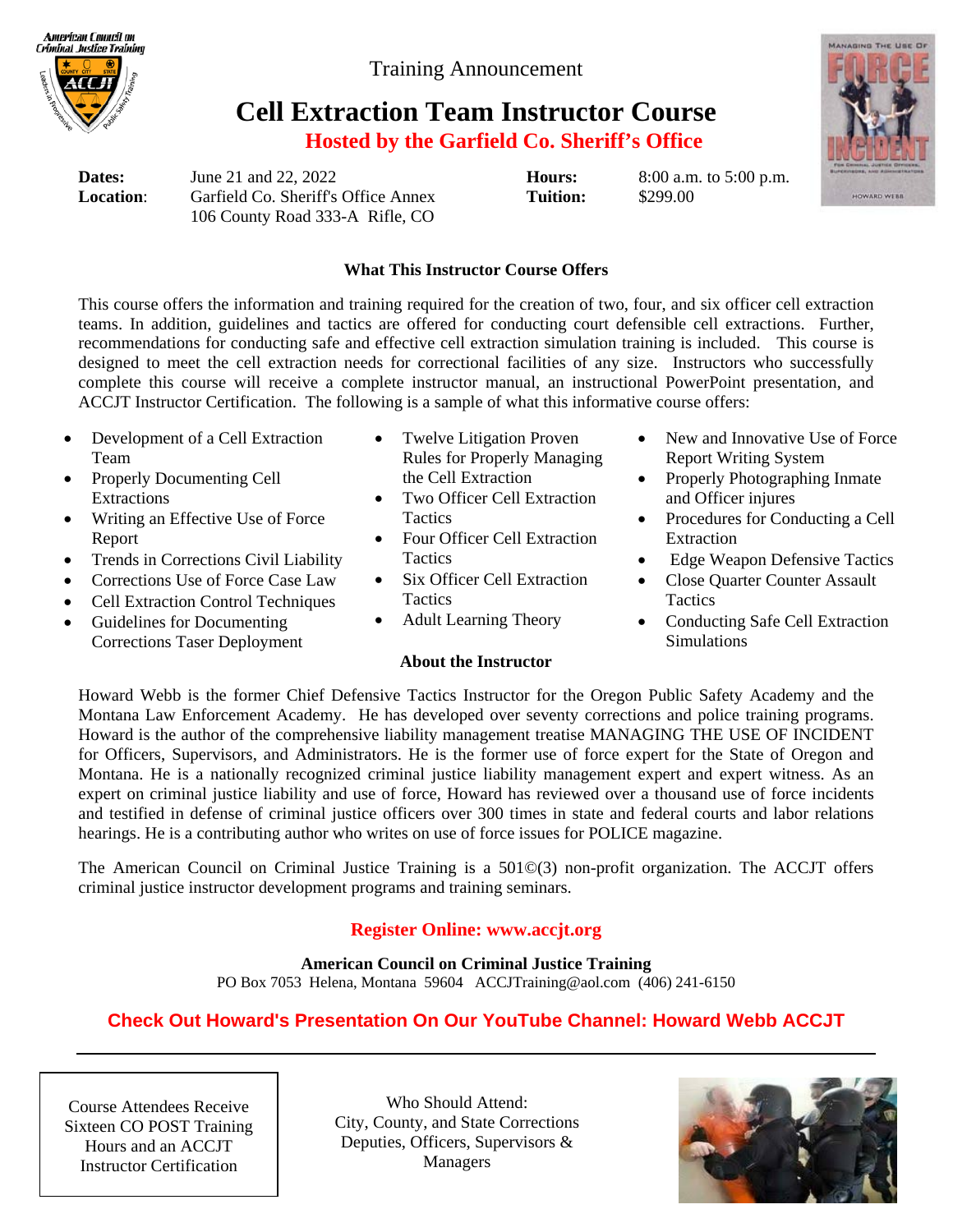## *Meet Your Instructor Howard Webb*



Howard Webb is a nationally and internationally recognized criminal justice liability management and use of force expert, who authored the four-hundred and four page liability management and use of force treatise: *MANAGING THE USE OF FORCE INCIDENT For Officers, Supervisors, and Administrators*. Howard's textbook and his proactive liability management and use of force training program has been adopted by national and international criminal justice agencies and police academies as an effective solution to their civil litigation challenges, media relations difficulties, and Department of Justice civil rights investigations.

Furthermore, Howard is a nationally recognized expert on officer survival skills, strategies and tactics. As the director of training and the officer survival expert for POINT BLANK and P.A.C.A. (DHB Armor) soft body armor companies, he reviewed hundreds of officer survival incidents. As a product of his research, Director Webb developed over a dozen officer survival and use of force training programs for use with DHB Armor's "Hitman Suit" ‐ a tactical training suit he designed. As a result of over twenty years of officer survival research and training, Howard authored his second book: *THE 48 TENETS OF OFFICER SURVIVAL* as a solution to the increasing levels of violence directed toward law enforcement officers. Written in the philosophical tradition of Sun Tsu's *The Art of War*, he addresses the cultural, mental, and technical aspects of street survival from a street cop's perspective.





Mr. Webb is a federal, municipal, and state court recognized procedural and technical expert witness in the areas of corrections and law enforcement. As an expert witness, he has testified over three‐hundred times in defense of officers in civil trials and criminal prosecutions. In his role as a corrections and law enforcement expert, Howard has reviewed over a thousand incidents involving the use of alleged excessive force or misconduct by criminal justice officers and private citizens. Further, he is routinely sought out to consult on matters of police excessive force by criminal justice administrators and members of the news media. Mr. Webb's court recognized expert witness curriculum vitae can be reviewed at the American Council On Criminal Justice Training's website: www.accjt.org.

The following is a list of Mr. Webb's professional highlights:

- Trained Jamaican corrections and police defensive tactics and use of force instructors for the U.S. State Department. The instructors provide training to all of Jamaica's corrections and law enforcement officers.
- An acclaimed expert on criminal justice liability, tactics, use of force, and officer survival, who conducts training seminars and instructor development courses nationally.
- Published author on police liability management, who has written the first comprehensive treatise on proactively managing use of force incidents for officers, detectives, supervisors, middle‐managers, and administrators.
- Former use of force expert for the State of Oregon and the State of Montana, who has testified in defense of criminal justice officers, over three‐hundred times, in civil lawsuits and criminal prosecutions.
- Former director of the Montana Law Enforcement Academy, who created and implemented the first scenario‐ based police academy training curriculum.
- An original member of Macho Products' Redman Advisory Board. Board members provide suit improvement recommendations.
- Former director of training for DHB Armor Group: POINT BLANK and P.A.C.A body armor companies, who developed the "Hitman" training equipment ‐ the first suit designed to integrate the use of Simmuntions.™
- Provided use of force training to the 1996 Olympic Security Team, a 2,000 member international police force who provided security at the 1996 Olympics in Atlanta, GA.
- Created the national "Police Corps" program and managed the first Police Corps academy for the U.S. Department of Justice. The Police Corps was the civilian version of the military's ROTC program.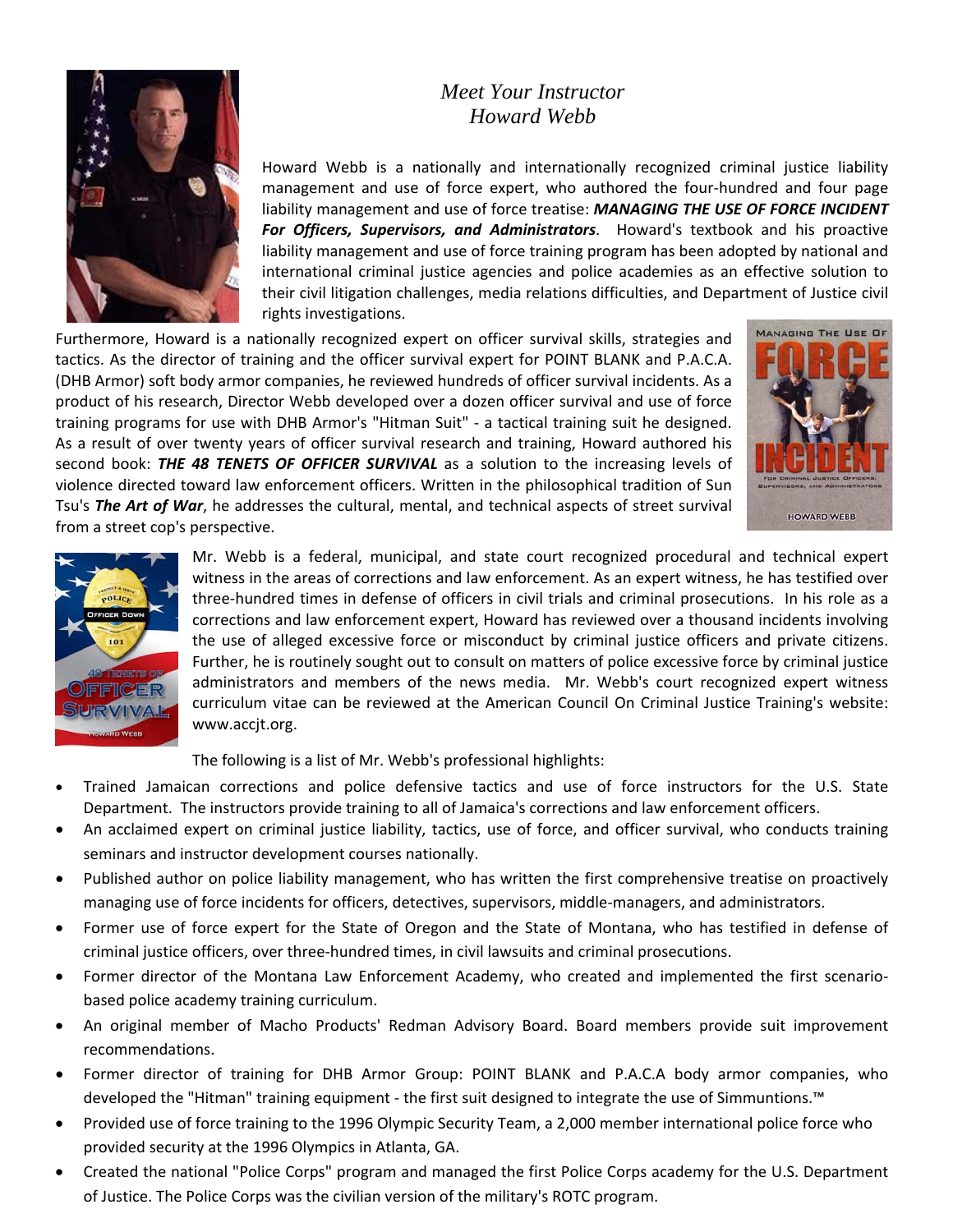#### *MANAGING THE USE OF FORCE INCIDENT For Criminal Justice Officers, Supervisors, and Administrators*

Managing the Use of Force Incident is the first treatise written that addresses the proper management of the use of force incident by criminal justice officers and liability management for criminal justice supervisors and administrators. Rather than focus on the traditional reactive approach to liability management, the author, Howard Webb, provides an innovative, proactive, liability management strategy for winning excessive force lawsuits and preventing officer and department liability. This comprehensive four hundred page text discusses the following:

#### **Part One: Understanding the Use of Force Incident**

Chapter One: Lawsuits are Predictable, Preventable, and Winnable

Chapter Two: The Importance of Perceptions

Chapter Three: Standards Governing the Use of Force

Chapter Four: Threat Assessment

#### **Part Two: Preparing for the Use of Force Incident**

Chapter Five: Force Continuum: To Use or Not to Use that is the **Ouestion** 

Chapter Six: Documenting the Use of Force Incident

#### **Part Three: Managing the Use of Force Incident**

Chapter Seven: Managing the Use of Force Incident for Officers

Chapter Eight: Managing the Use of Force Incident for Detectives

Chapter Nine: Managing the Use of Force Incident for Supervisors

Chapter Ten: Managing the Use of Force Incident for Mid-Level Managers

Chapter Eleven: Managing the Use of Force Incident for Administrators

Chapter Twelve: Use of Force Training

Charles C. Thomas Publishing is proud to announce the publication of our latest liability management Book.



Hard Cover: \$74.95 Soft Cover: \$54.95 ebook: \$54.95

"MANAGING THE USE OF FORCE INCIDENT covers a significant amount of material on the subject, as written by a bona fide expert who has been in the field and the courtroom. …the information is valuable for any manager or administrator who has concerns for use of force incidents involving their personnel. -Security Management Magazine

"I've been tasked with revising our Provincial use of force instructor program ...I am using your book, MANAGING THE USE OF FORCE INCIDENT, as one of the foundational texts. Your book has covered the topic extremely well and I believe it will be of benefit not only to use of force instructors - but line officers, administrators, risk management personnel, and those who author policy and procedures." -Sgt. Brad Fawcett, Justice Institute of British Columbia, Canada

"MANAGING THE USE OF FORCE INCIDENT is loaded with fantastic, detailed and accurate information....it will be required reading to those leading and instructing in our DT Unit. I want to thank you for all the information contained in this book... it is outstanding." The same of the set of the set of the set of the set of the set of the set of the set of the set of the set of the set of the set of the set of the set of the set of the set of the set of t

*Managing the Use of force Incident for Criminal Justice Officers, Supervisors, and Administrators* can be viewed on the American Council on Criminal Justice Training website: www.accjt.org. This comprehensive use of force treatise is available for purchase from our website: books@ccthomas.com or from amazon.com.